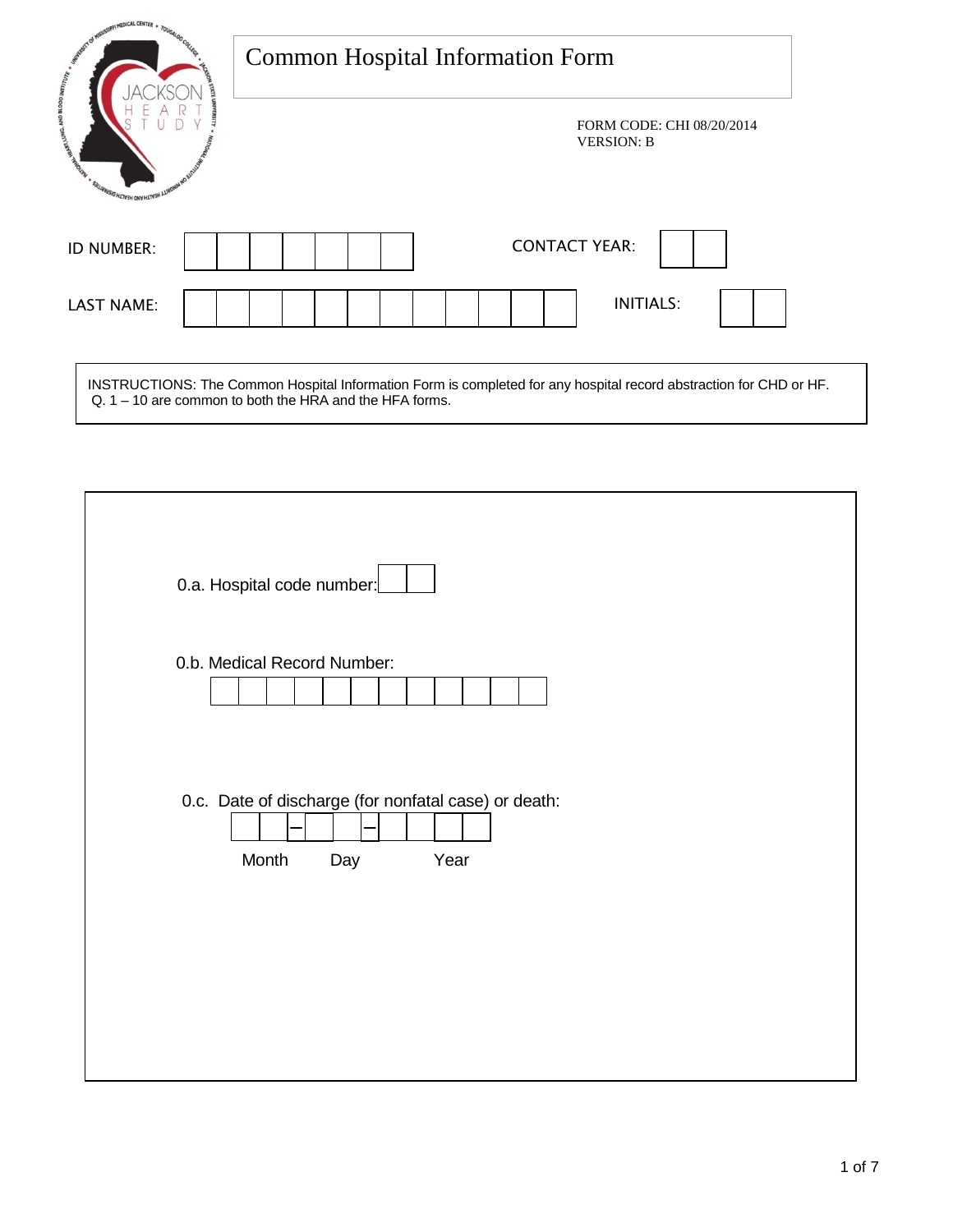| SECTION I: DISCHARGE CODES, TRANSFER STATUS, DEMOGRAPHIC DATA             |                                                                                                                                                                                      |  |  |  |
|---------------------------------------------------------------------------|--------------------------------------------------------------------------------------------------------------------------------------------------------------------------------------|--|--|--|
| 1.a. Primary admission diagnosis:                                         | 1.b. Primary discharge diagnosis:                                                                                                                                                    |  |  |  |
|                                                                           |                                                                                                                                                                                      |  |  |  |
| [Specify if diagnosis is not ICD coded]                                   | [Specify if diagnosis is not ICD coded]                                                                                                                                              |  |  |  |
| a.<br>b.<br>С.<br>d.<br>е.<br>f.<br>g.<br>h.<br>İ.<br>k.<br>I.<br>m<br>n. | 2. Record the ICD9-CM diagnoses and procedure codes from the hospital discharge index (or Eligibility Form):<br>o.<br>p.<br>q.<br>r.<br>S.<br>t.<br>u.<br>v.<br>W.<br>Х.<br>у.<br>Z. |  |  |  |
|                                                                           |                                                                                                                                                                                      |  |  |  |
|                                                                           |                                                                                                                                                                                      |  |  |  |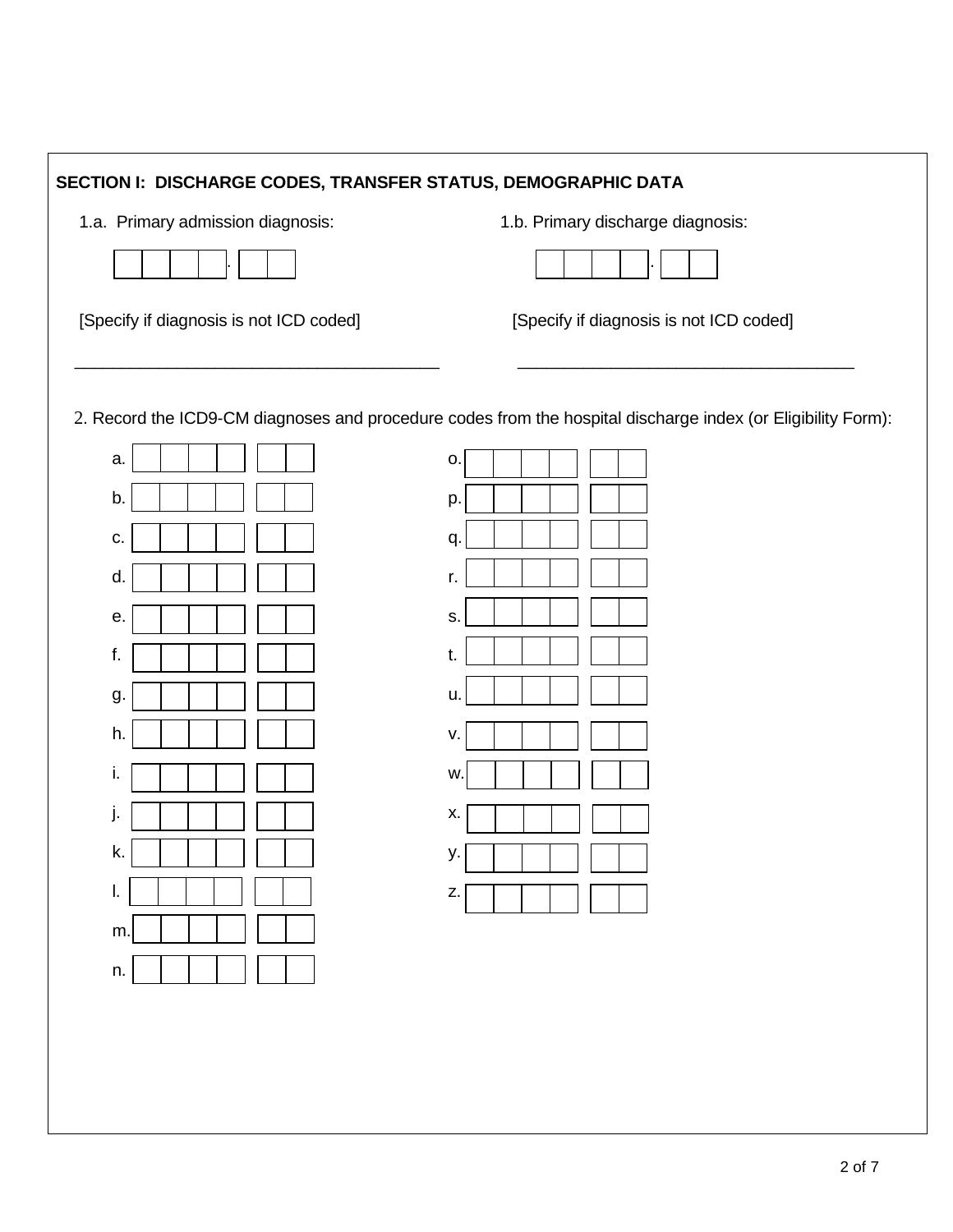| 3. Sex:<br>MMale<br>F Female                                                                               |  |
|------------------------------------------------------------------------------------------------------------|--|
| 4. Race or ethnic group:                                                                                   |  |
| American Indian/Native AlaskanI<br>Unknown/not recorded U<br>Native Hawaiian or Other Pacific Islander H   |  |
| 4.a. Hispanic or Latino origin?<br>Yes Y<br>Unk U                                                          |  |
| 5.a. Does this person have health insurance?<br>Yes Y<br>NoN<br>Go to item 6a<br>Unk l                     |  |
| 5b.3. Does this person have Medicaid insurance?<br>Yes Y<br>No N<br>Unk U                                  |  |
| 6.a. Date of arrival at this hospital (mm-dd-yyyy) :                                                       |  |
| b. Arrival time at this hospital (24-hr clock) :<br>$\mathbf{r}$                                           |  |
| 7. Did an emergency medical service unit transport the patient to this hospital?<br>Yes Y<br>No N<br>Unk U |  |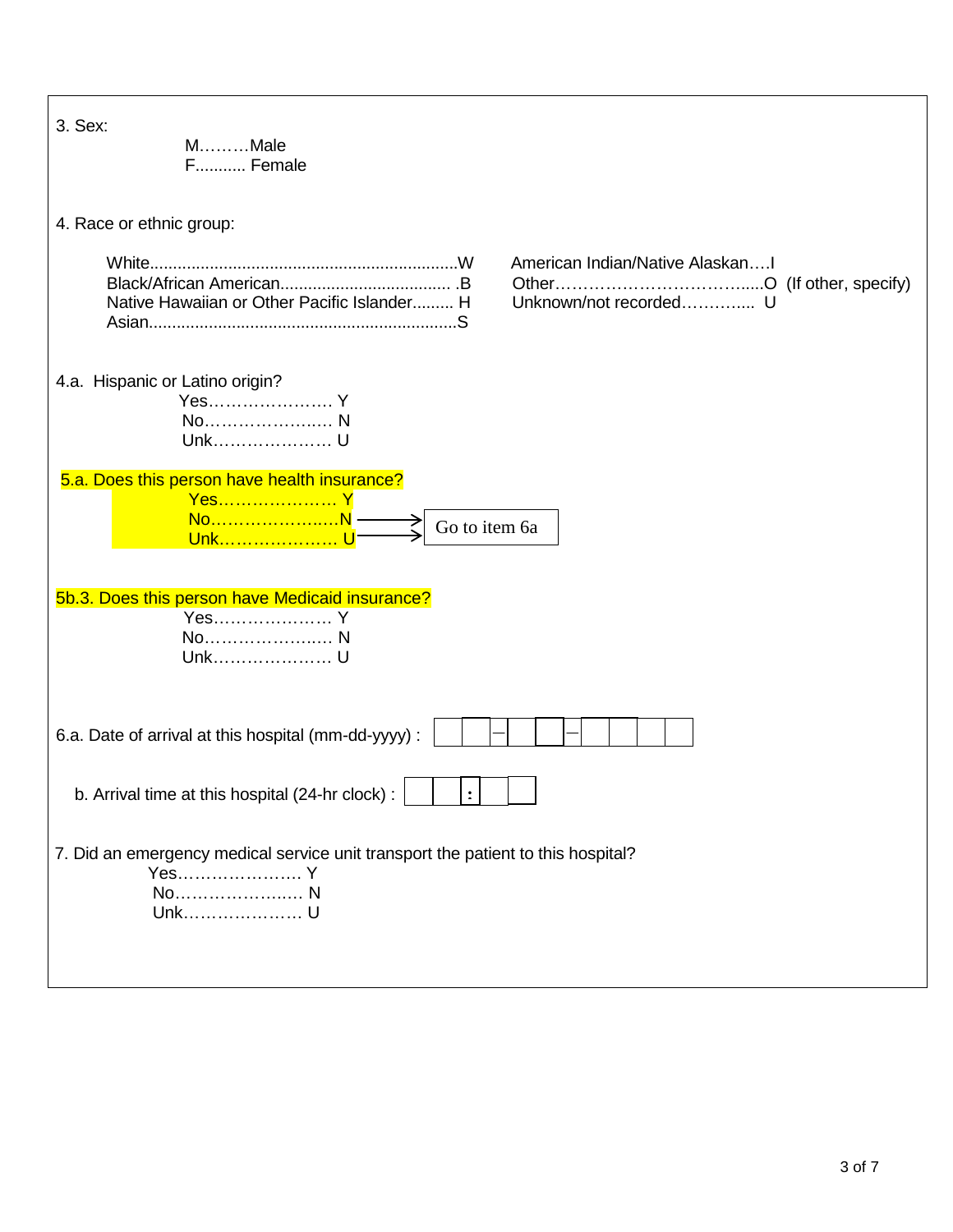| <b>Transfer information</b>                                                                                     |                                                  |  |  |  |
|-----------------------------------------------------------------------------------------------------------------|--------------------------------------------------|--|--|--|
| 8.a. Was the patient transferred from or to another acute care hospital? YesY                                   | No N -<br>$\rightarrow$ Go to item 9.<br>Unk U - |  |  |  |
| 8.b. Was this an in-catchment hospital?<br>YesY<br>No N<br>If 96 - 99, specify: -<br>b.1. Hospital Code:        |                                                  |  |  |  |
| 8.c. Date of admission to that hospital (mm-dd-yyyy):<br>c.1. Was the patient transferred a second time?<br>Yes | Go to item 9.<br>No <sub>1</sub>                 |  |  |  |
| YesY<br>8.d. Was this an in-catchment hospital?<br>No N                                                         |                                                  |  |  |  |
| If 96 - 99, specify: -<br>d.1. Hospital Code:                                                                   |                                                  |  |  |  |
| 8.e. Date of admission to that hospital (mm-dd-yyyy):                                                           |                                                  |  |  |  |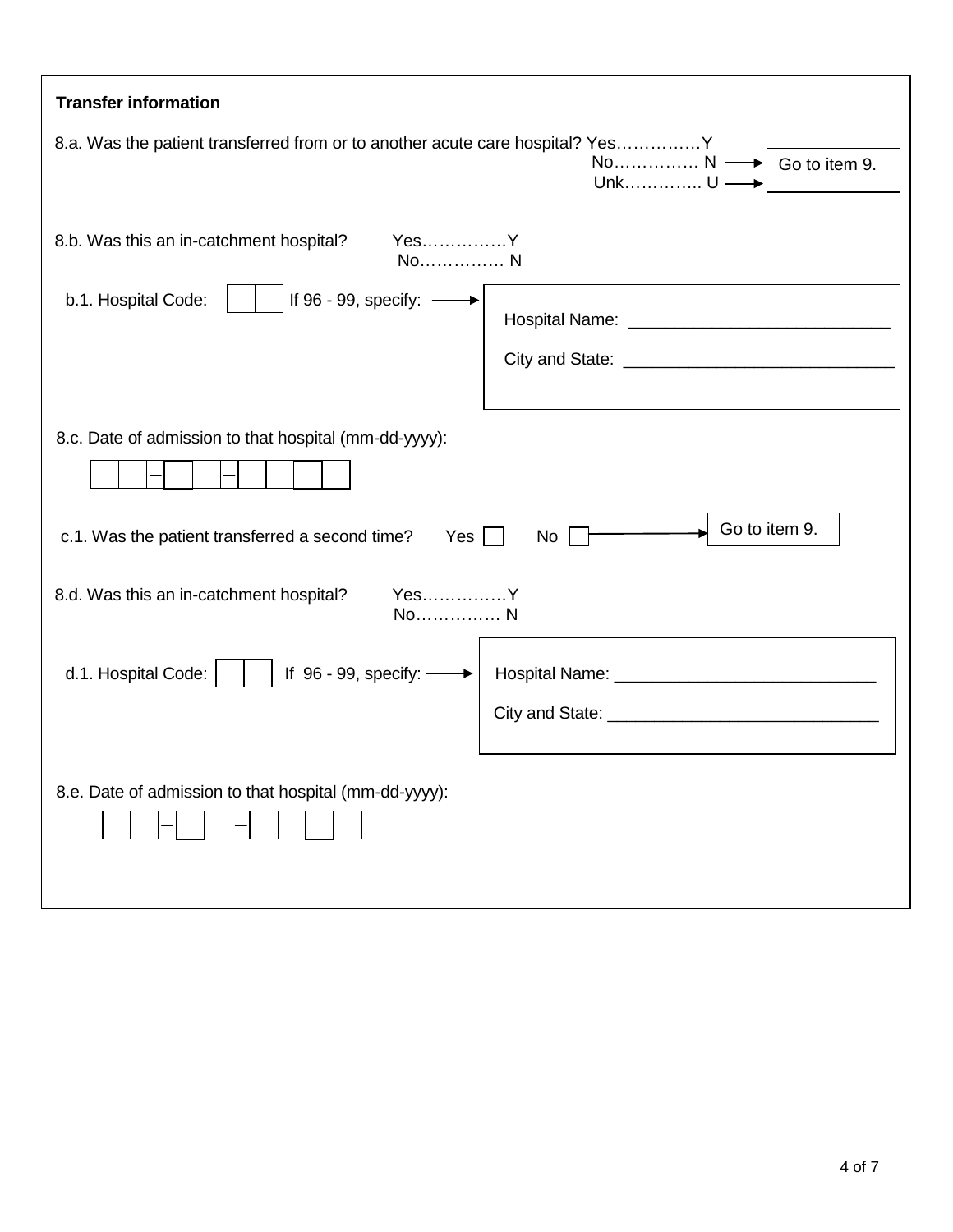9. List the hospital discharge diagnosis and procedure codes exactly as they appear on the front sheet of the medical record and/or on the discharge summary:





L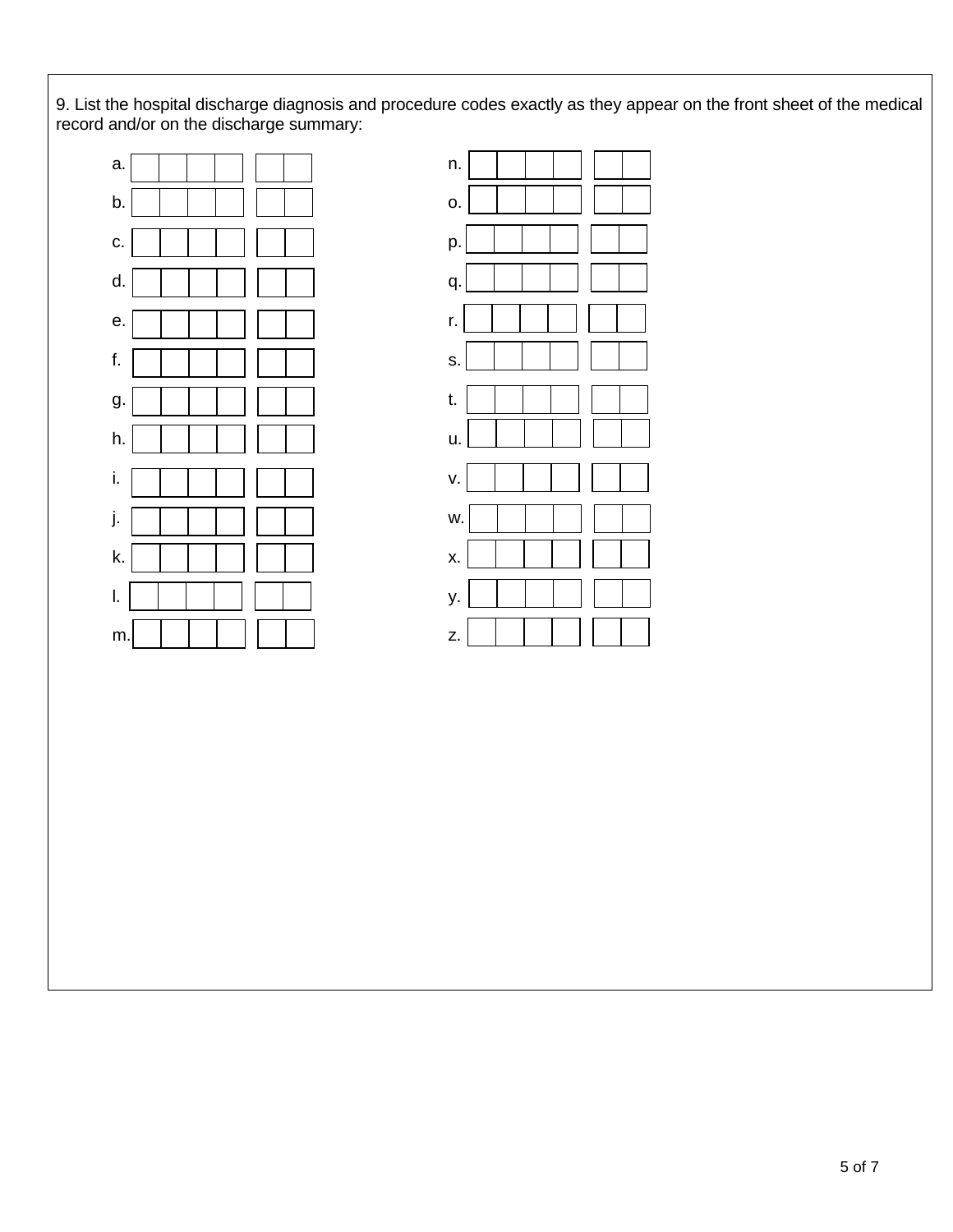| 10. Discharge diagnoses Transcribed (as they<br>appear on front sheet of medical record<br>and/or discharge summary)?<br>Yes $(Y)^*$ or No $(N)$<br>[If Yes, specify on notelog] | <b>ID Label</b> |  |
|----------------------------------------------------------------------------------------------------------------------------------------------------------------------------------|-----------------|--|
|                                                                                                                                                                                  |                 |  |
|                                                                                                                                                                                  |                 |  |
|                                                                                                                                                                                  |                 |  |
|                                                                                                                                                                                  |                 |  |
|                                                                                                                                                                                  |                 |  |
|                                                                                                                                                                                  |                 |  |
|                                                                                                                                                                                  |                 |  |
|                                                                                                                                                                                  |                 |  |
|                                                                                                                                                                                  |                 |  |
|                                                                                                                                                                                  |                 |  |
|                                                                                                                                                                                  |                 |  |
|                                                                                                                                                                                  |                 |  |
|                                                                                                                                                                                  |                 |  |
|                                                                                                                                                                                  |                 |  |
|                                                                                                                                                                                  |                 |  |
|                                                                                                                                                                                  |                 |  |
|                                                                                                                                                                                  |                 |  |
|                                                                                                                                                                                  |                 |  |
|                                                                                                                                                                                  |                 |  |
|                                                                                                                                                                                  |                 |  |
|                                                                                                                                                                                  |                 |  |

j.